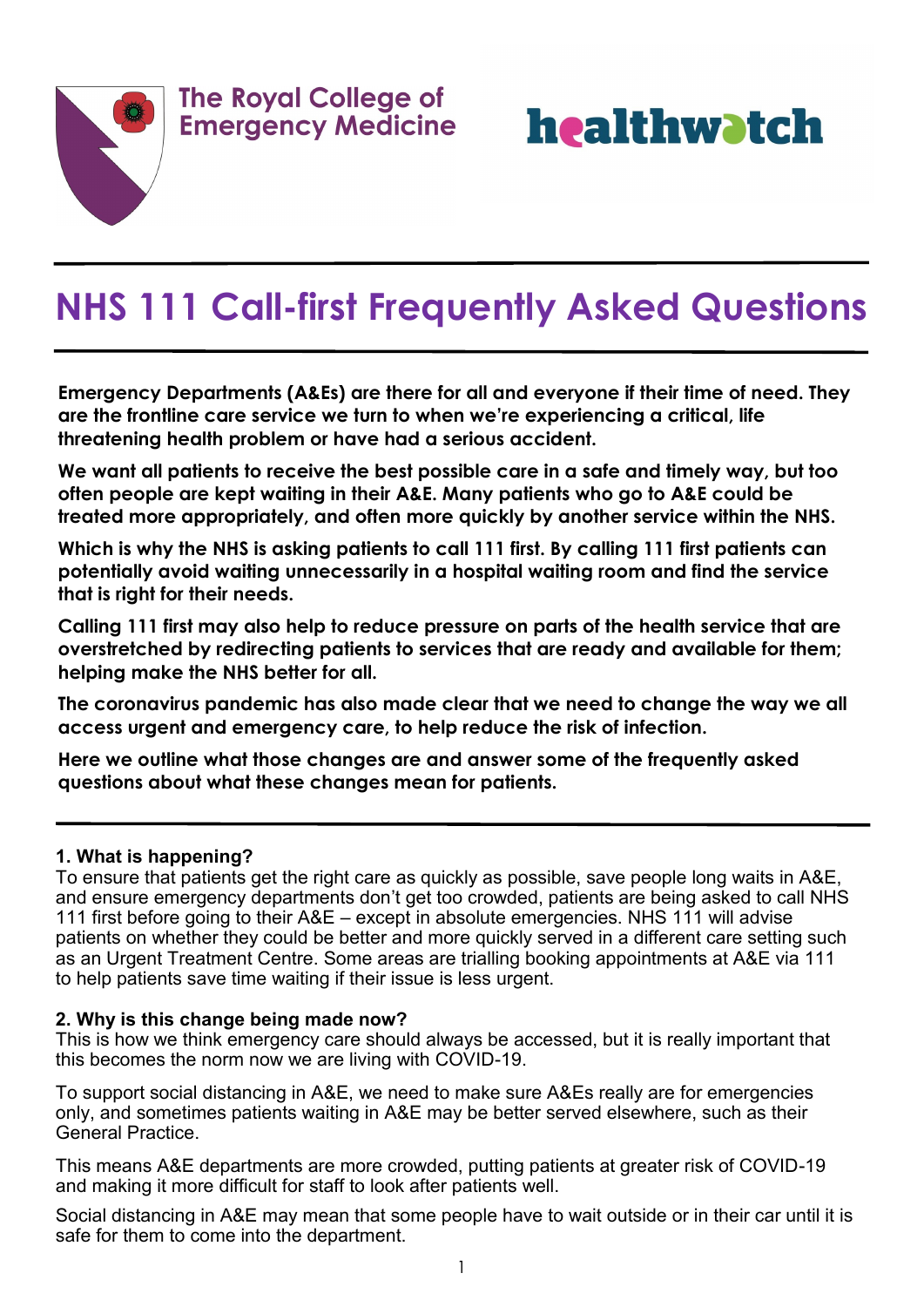



To prevent this, the NHS wants to support as many people as possible to be seen quickly by other services that may be more appropriate for the needs of certain patients.

This is why we're asking patients to call NHS 111 before going to their Emergency Department.

#### **3. What should I do if I have an emergency?**

If you have an emergency, call 999 immediately or go straight to your Emergency Department (A&E). If you have a health issue that is not an emergency please contact your GP, call NHS 111 for advice or visit [111.nhs.uk.](https://111.nhs.uk/)

If you go to your A&E, you'll be assessed on arrival but if the clinician thinks you should be seen elsewhere, you may be asked to phone NHS 111 and/or be directed to an alternative service.

#### **4. Can you give me an example of an emergency and a non-emergency?**

Emergencies include:

- loss of consciousness
- acute confused state and fits that are not stopping
- chest pain
- breathing difficulties
- severe bleeding that cannot be stopped
- severe allergic reactions
- severe burns or scalds
- stroke

If you think you are experiencing any of these it is vital you go straight to your Emergency Department or call 999.

Examples of non-emergencies would be earache or knee pain. While these may be uncomfortable you are unlikely to be in any danger and could be treated more appropriately somewhere other than you're A&E. For these types of issues contact your GP, call NHS 111 or visit 111.nhs.uk.

If your issue is urgent but not life-threatening – like a sprained ankle – calling 111 and getting a pre-booked appointment to attend A&E can save you a long and uncertain wait in the department, allowing you to wait in the comfort of your own home until the Emergency Department is ready to see you.

#### **5. Will I ever be turned away from an A&E department?**

No-one experiencing a medical emergency will ever be turned away – you will always be treated urgently if your condition is severe or potentially life-threatening.

If your condition is not life threatening or could be treated more appropriately or quickly elsewhere you may be asked to call 111 from the hospital.

By asking those with less urgent issues to call NHS 111 first for assessment rather than going straight to their A&E, we aim to save patients time and get them the care most appropriate to their needs. You could be directed to a more appropriate service or one that can see you sooner. You may also be able to wait at home and avoid a long wait in a busy Emergency Department.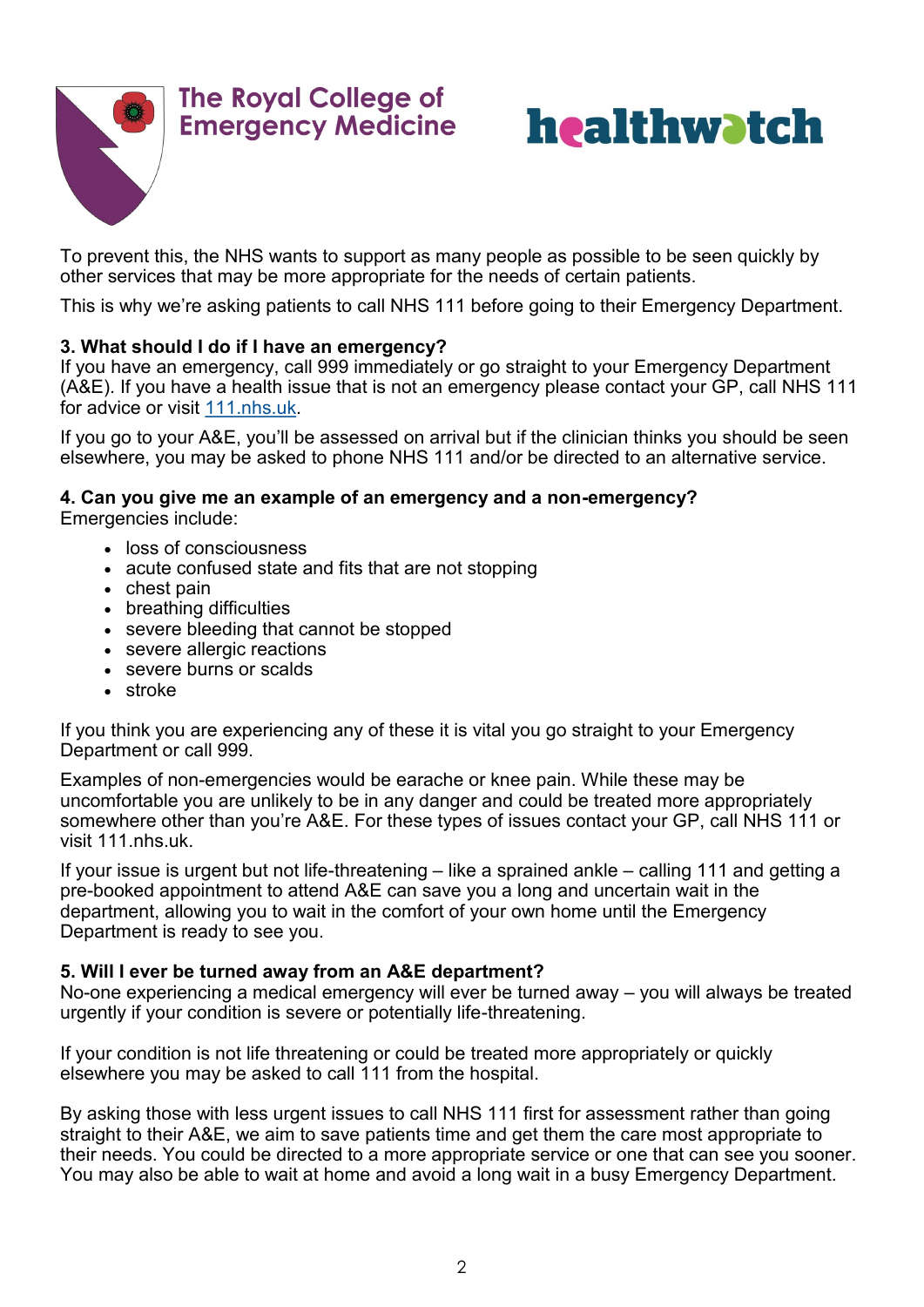



#### **6. When I call 111, who am I speaking to and are they clinically trained?**

NHS 111 services are managed slightly differently in each region, but most are run by ambulance services. You will speak to trained professionals who will either be or have direct access to healthcare clinicians, and who will be able to expertly assess the urgency of your condition or illness. They will direct you to the appropriate service, book you an appointment if needed, and/or tell you what to do next.

#### **7. My NHS 111 always sends me to A&E. Why can't I save myself the delay and just go straight there?**

In 2018, only one in ten callers to 111 was advised to visit A&E. NHS 111 can often provide health advice over the phone, or book you an appointment at an alternative service that is available. This will save you time. If you are told to go to an A&E, you will be booked in and staff at the hospital will be expecting your arrival.

#### **8. Will I receive an appointment more quickly if I have a more urgent health need?**

Yes, patients are always assessed and prioritised based on the urgency of their need.

#### **9. If I call 111 and they say I need care from a non-emergency service, will they be able to make an appointment for me?**

This varies by location, but one aim of the call-first approach is to ensure it happens more. If 111 can't make you an appointment at an alternative service immediately, they will direct you to the best service to meet your needs.

#### **10. What if I can't contact NHS 111?**

91% of calls to NHS 111 are answered within 60 seconds. You can also use NHS 111 online. If you have an emergency, you should call 999 or go straight to your Emergency Department.

If you do not have the means to contact 111, go to your ED and they will have facilities for you to do this. You can also contact your GP.

#### **11. If 111 directs me to a non-urgent service, but the service tells me to go to A&E, will I be seen more quickly?**

If a health professional believes that your condition has become or is becoming urgent, then you may be directed to you're A&E, where you will be prioritised according to your condition. However, it will depend on the circumstances and the urgency of your medical need.

#### **12. If I turn up at A&E and I haven't called 111, will I need to wait longer?**

Depending on your condition, you may be asked to call NHS 111 on arrival. They will assess whether you could be more appropriately treated elsewhere – and potentially more quickly. You may be given an appointment time at your GP or A&E. This will save you waiting unnecessarily. If you are directed elsewhere and choose to wait for treatment at you're A&E, you may end up waiting longer.

However, if you are seriously ill or injured you will of course be seen as quickly as possible.

#### **13. What happens if I turn up to A&E and they tell me to call 111, but 111 then tell me to go to A&E?**

This shouldn't happen but in the unlikely event that it does you will be further assessed at you're A&E and treated in a timeframe appropriate to your needs.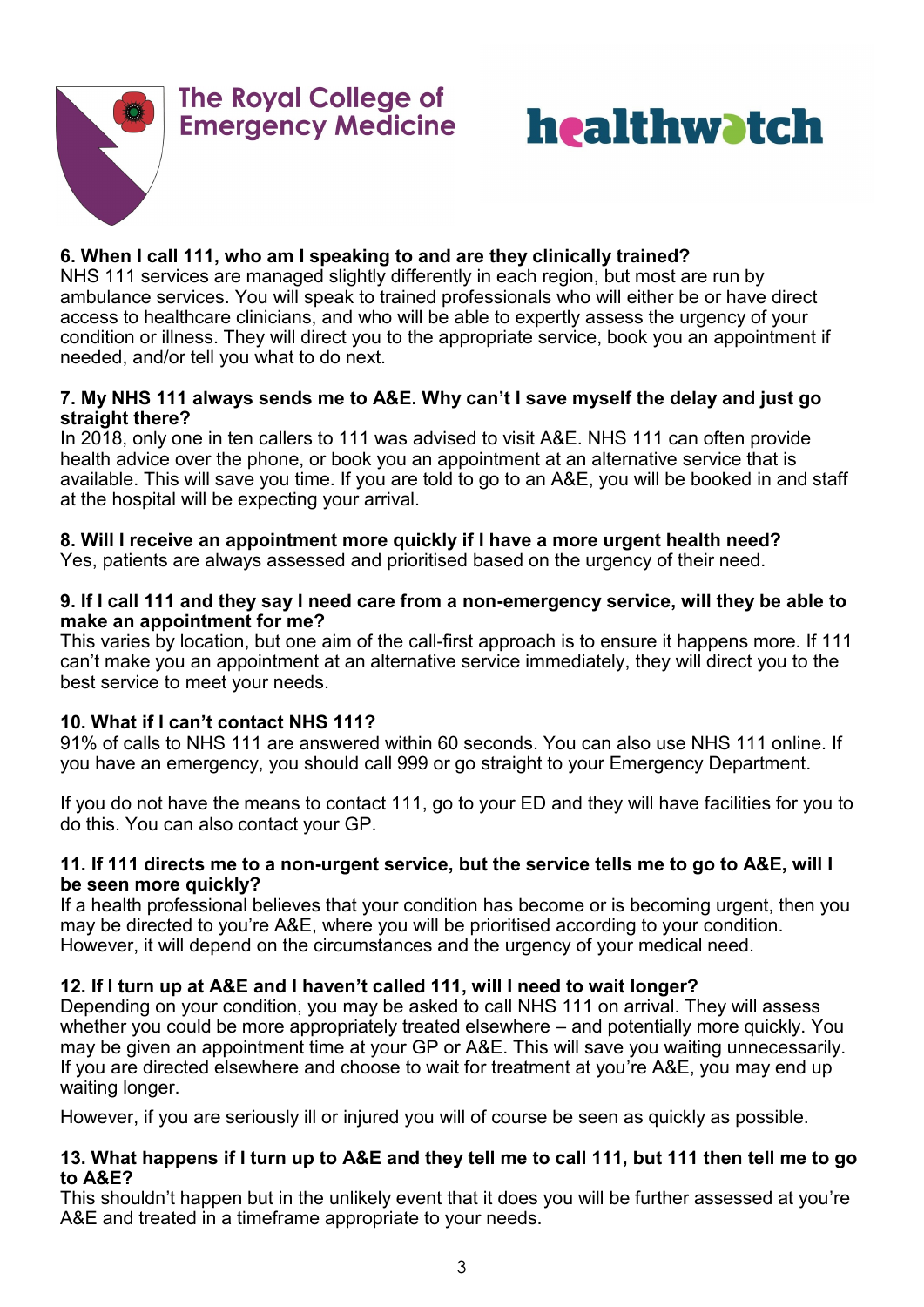



#### **14. Do I need to call NHS 111 if I arrived at an A&E in an ambulance?**

No, the triage and assessment by a paramedic provides a higher level of care than you would get by phoning NHS 111. If you are brought to the hospital by an ambulance, this means that the ambulance staff thinks you need further help.

A&Es have always prioritised the treatment of patients who arrive by ambulance, as these people are sicker.

#### **15. If I call 111 and they give me an appointed time to attend the A&E what will happen if I can't get there on time?**

Please do try to stick to your appointment time. Being late has a knock-on effect on the treatment of other patients, and your own care – Emergency Departments are very busy places and you may have to wait longer as a result of being late. However, what happens if you are late will depend on the severity of your condition, local policies and how busy the A&E is.

#### **16. How far ahead of my pre-booked appointment will I need to turn up?**

It is important to turn up on time as being late has a knock-on effect but arriving early does not mean you will be seen before your allotted time. We would advise checking in no more than 15 minutes before your appointment.

#### **17. What happens if someone gets a booked appointment for A&E but doesn't show up? Will someone check that they're ok?**

We expect all Departments that book-in patients to have systems in place to assess whether a follow up is necessary. It is particularly important that vulnerable patients or those at risk of abuse who miss appointments are checked-in on.

#### **18. Will anyone else other than 111 be able to book me into A&E (e.g. GP practice etc)?**

No, but your GP may tell you to go to your A&E if your needs warrant it.

#### **19. What if I go to A&E and am advised to go to a different service but I still want to wait there and be seen?**

You will be seen but you might to have to wait longer. You may find that you will be seen quicker by going to the other service.

#### **20. What if my condition changes while I'm waiting at home?**

This depends on the change in your condition; if you become seriously ill, call an ambulance, otherwise call NHS111 again.

#### **21. How do I cancel an appointment made by 111?**

If you no longer need your appointment, please call NHS 111 to cancel it. Someone else may be able to use your timeslot.

#### **22. If I'm told not to go to A&E, where else might I be directed to?**

This will vary locally depending on what is available. You may be directed to a pharmacist, your GP, A&E or given advice on how best to self-care if your call advisor thinks you are safe to do so.

You may also be directed to an Urgent Treatment Centre. These are facilities you can go to if